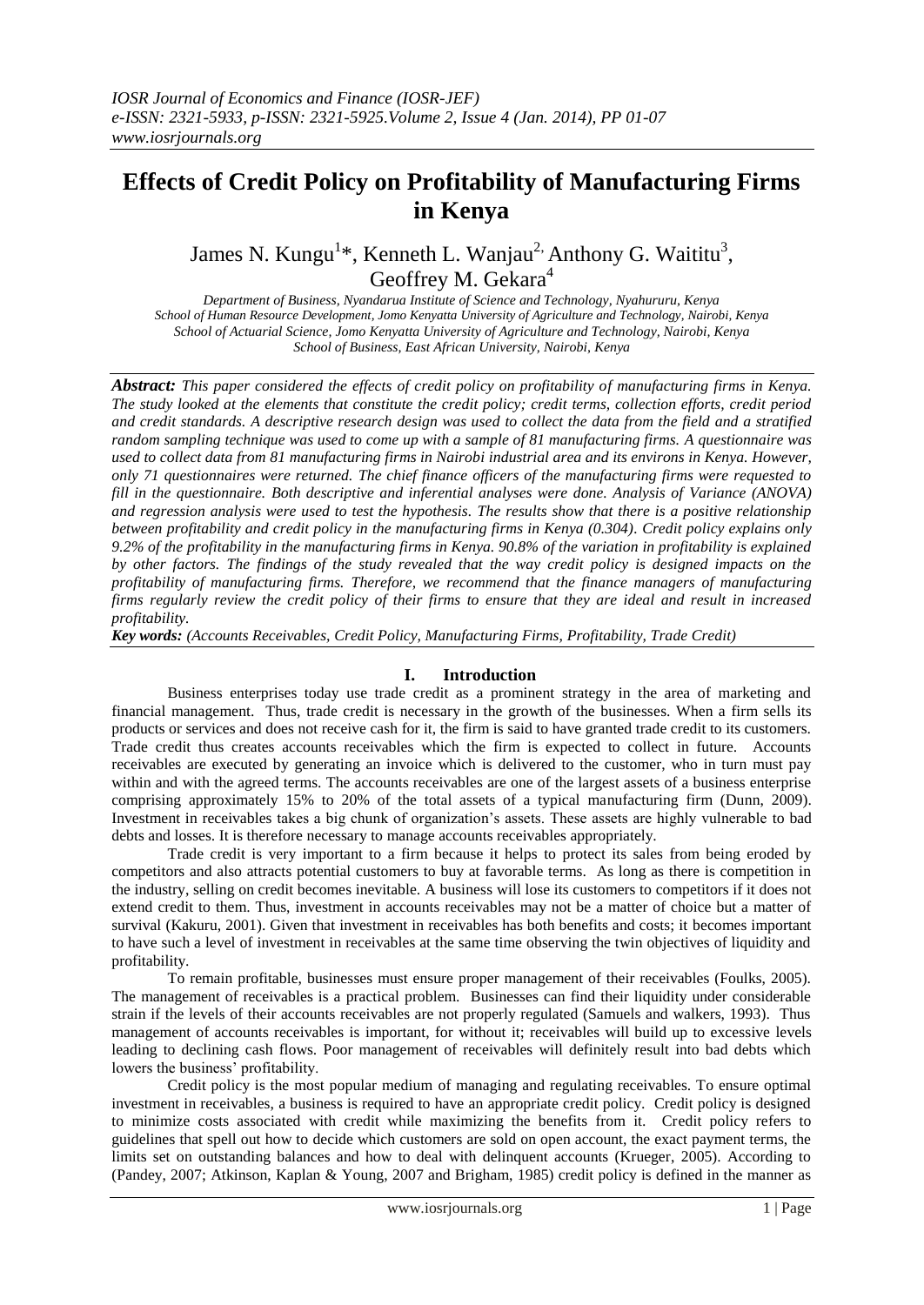the combination of such terms as credit period, credit standards, collection period, cash discounts and cash terms. Therefore, despite the fact that organizations have different credit policies, the content of these policies must touch on credit period, credit standards, collection period and credit terms.

Credit policy is either lenient or stringent. A lenient credit policy tends to give credit to customers on very liberal terms and standards such that credit is granted for longer periods even to those customers whose credit worthiness is not well known. A stringent credit policy on the other hand is restrictive and allows credit only to those customers whose credit worthiness have been ascertained and are financially strong. There are no two organizations with a similar credit policy. Whether lenient or stringent credit policy is adopted by an organization, it must ensure that it attracts and retains good customers, without having a negative impact on the cash flow (Kalunda, Nduku & Kabiru, 2012).

Miller (2008) argues that there are four reasons why organizations have written credit policies. First, the undertaking of managing receivables is a serious responsibility. It involves limiting bad debts and improving cash flow. Outstanding receivables become a major asset of a firm and therefore require a reasoned and structured approach and therefore credit management is necessary. Second, a credit policy assures a degree of consistency among departments. By written down what is expected, the aims of the company (whether marketing, production or finance) will realize that they have a common set of goals. Also, a written policy can delineate each department functions so that duplication of effort and needless friction are avoided. Third, it provides for a consistent approach among customers. Decision making becomes a logical function based on predetermined parameters. This simplifies the decision process and yields a sense of fairness that will only improve customer relations. Finally, it can provide some recognition of the credit department as a separate entity, one which is worthy of providing input into the overall strategy of the firm. This allows the department to be an important resource to top management (Kalunda et al., 2012).

According to Chee and Smith (1999) credit policy is multi-faceted. There are two basic forms of trade credit: the simpler form, net terms, specifies that full payment is due within a certain period after delivery. For example, 'net 30' means full payment is due 30 days after invoice; after that the buyer is in default. Invoicing normally occurs either around the delivery or at the end of a billing cycle. The more complex form of credit, two part terms, has three basic elements: the discount percentage, the discount period and the effective interest rate. The most common two part terms are '2/10 net 30'. This means a 2% discount for payment within 10 days and a net period ending on day 30. As with net terms; the buyer is in default if payment is not made by the end of the net period.

Due to the speed in which technology is changing and the dynamics in business caused by changes in their internal and external environment, the ways in which businesses are conducted today differ significantly from yester years. Therefore, for a credit policy to be effective it should not be static (Szabo, 2005 and Ojeka, 2012). Credit policy requires to be reviewed periodically to ensure that the organizations operate in line with the competition. This will ensure further that sales and credit departments are benefiting.

Organizations differ so do their credit policies. While most companies have their own policies, procedures and guidelines, it is unlikely that any two firms will define them in a similar manner. However, no matter how large or small an organization is and regardless of the differences in their operations or product, the effects of credit policies usually bring about similar consequences. Effects of a credit policy are either good enough to bring growth and profits or bad enough to bring declination and losses. This similarity is as a result of the aim of every manager which is to collect their receivables efficiently and effectively, thus maximizing their cash in flows (Ojeka, 2012).

The purpose of the study was to determine whether credit policy influences profitability of manufacturing companies in Kenya. Both null and alternative hypothesis were tested:

 $H<sub>01</sub>$ : Credit policy does not significantly influence on the profitability of manufacturing firms in Kenya

 $H<sub>11</sub>$ : Credit policy has a significant influence on the profitability of manufacturing firms in Kenya

# **II. Literature Review**

In this section, we summarize two relevant theories related to credit policy and three most recent researches. The transaction motive theory of trade credit suggests that businesses should provide trade credit by reducing the cost of administering invoices between suppliers and buyers undertaking regular exchanges of goods and services (Nilsen, 2002). Manufacturing firms face strong seasonality and uncertainty in the demand for their products and may have to build up large inventories in order to maintain their production levels. By offering credit, firms may be able to manage their inventory positions better and reduce warehousing costs. Financing advantage theories on the other hand suggest that the firm that provides credit to its customers has an advantage over other credit providers in assessing the credit worthiness of his customers (Chee & Smith, 1999; Nilsen, 2002).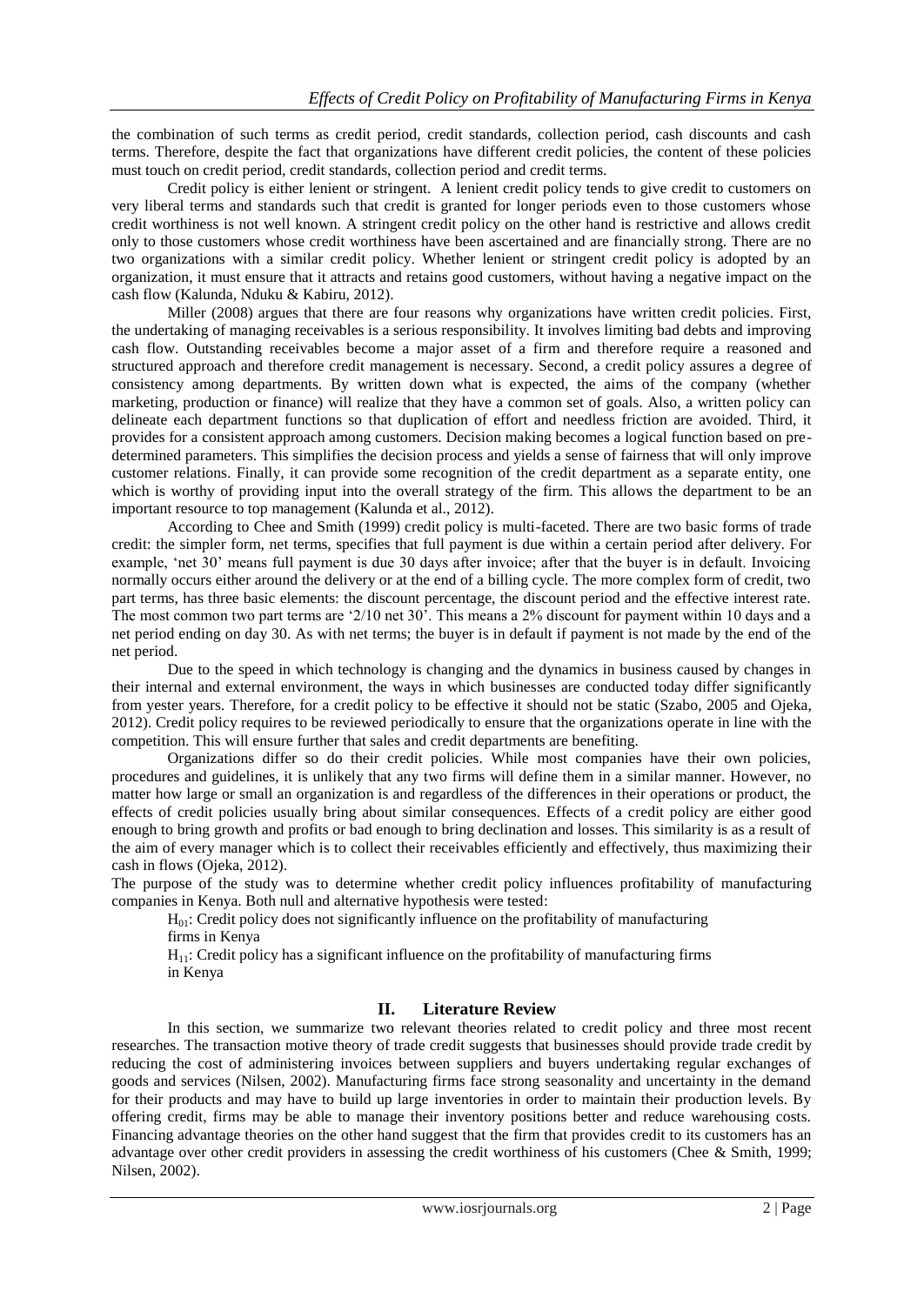It may be noted that credit policy is a rare area of research. Kalunda et al. (2012) carried out a study on pharmaceutical manufacturing companies in Kenya and their credit risk management practices. They used a semi structured questionnaire to solicit information from finance managers or credit controller. They found that the most important factors considered in establishing a credit policy is the financial stability of the customer and existing credit policy. Most widely used credit risk management practices are debt collectors, letter of credit, and credit insurance and factor of debt. When dealing with difficult customers accounts are put on hold and stop future sales till the account is settled

Ojeka (2012) studied four manufacturing companies in Nigeria. He used annual reports and accounts of selected companies as well as questionnaire. His findings revealed that when a company's credit policy is favourable, liquidity is at a desirable level. He further found that the companies that monitor and regularly review their credit policy and reduce cash discount allowances perform quite well in terms liquidity position and profitability.

Uremadu, Egbido and Enyi (2012) carried out a study in Nigeria on working capital management, liquidity and corporate profitability in the manufacturing firms that were quoted. The study used a cross sectional time series data for the period 2005 - 2006. Debtors' collection period was used as proxy or credit policy and represented the length of time it takes the companies to collect proceeds of sales from their debtors. The study established a distorted and non significant relationship of debtors" collection period with the level of corporate profitability cum liquidity among quoted companies in Nigeria

# **III. Methodology**

The study used descriptive research design to discover the association between profitability and credit policy. A stratified random sampling technique was used to come up with a sample of 81 companies from the twelve sub sectors of manufacturing companies in Kenya. A structured questionnaire was used to collect data from 81 chief finance officers of the sample companies. The SPSS program was used to analysis the data.

In order to ensure that the research tool was reliable, a reliability test was done. The results indicated Cronbach"s alpha of 0.828. This is more than the threshold of 0.7 as advocated by Nunnally and Berstein (1994) and Sekeran (2008). Factor analysis was also done to ensure that all questions made sense. Factor analysis ensured that questions that required further analysis had a factor loading of more than 0.4 as advocated by David, Patrick and Philip (2010). All the questions had a factor load of between 0.538 and 0.873 and therefore were considered for further analysis.

Two steps were followed in the analysis of the data; descriptive and quantitative. Descriptive analysis was the first step in the analysis. This showed the percentages, mean and standard deviation of different items in the study. The quantitative analysis followed. Pearson correlation, ANOVA and regression analysis were used. Pearson correlation showed the degree of association between profitability and credit policy.

| <b>Findings and Discussion</b><br>IV.<br><b>Descriptive Analysis</b> |                                                     |                    |  |  |  |  |
|----------------------------------------------------------------------|-----------------------------------------------------|--------------------|--|--|--|--|
|                                                                      | <b>Table 1: Rate of Response by the Respondents</b> |                    |  |  |  |  |
| <b>Response</b>                                                      | <b>Respondents</b>                                  | Percentage $(\% )$ |  |  |  |  |
| Returned                                                             | 71                                                  | 87.7               |  |  |  |  |
| Not Returned                                                         | 10                                                  | 12.3               |  |  |  |  |
| <b>Total Distributed</b>                                             | 81                                                  | 100.0              |  |  |  |  |

Table 1 shows that a total number of 81 questionnaires were administered to the chief finance officers of manufacturing firms, in Nairobi industrial area and its environs. 71 questionnaires were returned which represents 87.7% of all questionnaires administered. 10 questionnaires were not returned and this represents 12.3% of all questionnaires.

#### **Table 2: Length of time allowed to customers on credit sales has an influence on sales**

| Response  | Strong   | Disagree | Undecided | Agree | Strongly | Total | Mean | Standard  |
|-----------|----------|----------|-----------|-------|----------|-------|------|-----------|
|           | Disagree |          |           |       | Agree    |       |      | Deviation |
| Frequency |          |          |           | 25    | 34       | 71    | 4.23 | 0.944     |
| Per cent  |          | 5.6      | 9.9       | 35.2  | 47.9     | 100   |      |           |

The table 2 shows that 1.4% of the respondents strongly disagreed with the statement that the length of time the customers are allowed on credit sales has an influence on sales, 5.6% disagreed 9.9% were unsure, 35.2%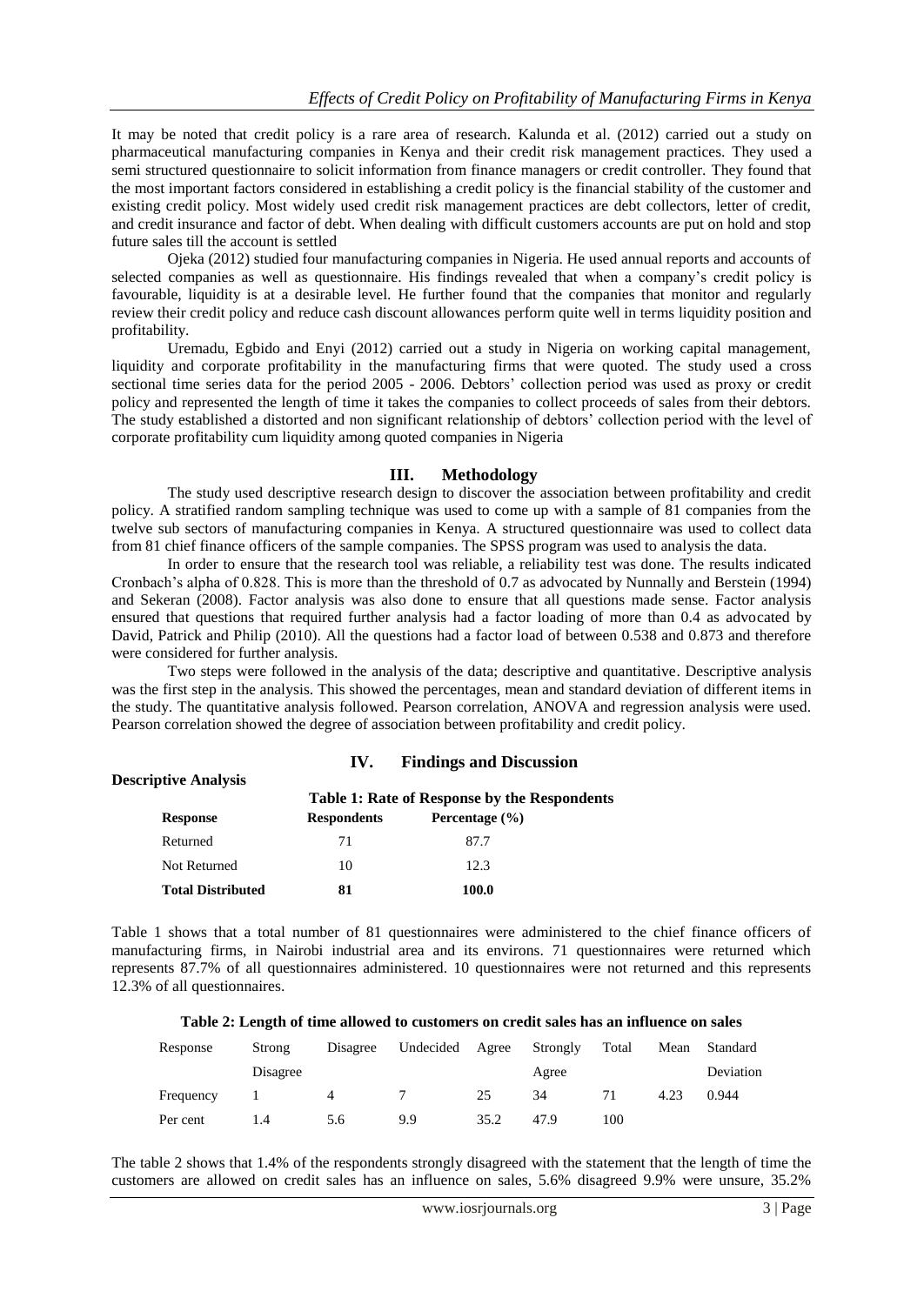agreed and 47.9% strongly agreed with the statement. Majority were of the opinion that the length of time the customers are allowed on credit sales has an influence on sales. The question had a mean of 4.23 and a standard deviation of 0.944. This means that most of the responses were 4, indicating that respondents agreed to the statement that the length of time the customers are allowed on credit sales has an influence on sales.

|           |          | Tuon of Themo consider the production of the when setting erective station as |    |       |    |      |                     |
|-----------|----------|-------------------------------------------------------------------------------|----|-------|----|------|---------------------|
| Response  | Strong   | Disagree Undecided Agree Strongly                                             |    |       |    |      | Total Mean Standard |
|           | Disagree |                                                                               |    | Agree |    |      | Deviation           |
| Frequency |          | <sub>0</sub>                                                                  | 33 | 26    | 71 | 3.73 | 0.928               |
|           |          |                                                                               |    |       |    |      |                     |

Per cent 1.4 5.6 9.9 35.2 47.9 100

# **Table 3: Firms consider the production cycle when setting credit standards**

Table 3 shows that 1.4% of the respondents strongly disagreed with the statement that the firms consider the production cycle when setting credit standards, 7.0% disagreed, 8.5% were unsure, 46.5% agreed and 36.6% strongly agreed with the statement. Majority were of the opinion that the firms consider the production cycle when setting credit standards. The question had a mean of 3.73 and a standard deviation of 0.928. This means that most of the responses were 4, indicating that respondents agreed to the statement that the firms consider the production cycle when setting credit standards.

| Table 4: Firms investigate credit worthiness of their customers |          |          |           |       |          |       |      |           |  |
|-----------------------------------------------------------------|----------|----------|-----------|-------|----------|-------|------|-----------|--|
| Response                                                        | Strong   | Disagree | Undecided | Agree | Strongly | Total | Mean | Standard  |  |
|                                                                 | Disagree |          |           |       | Agree    |       |      | Deviation |  |
| Frequency                                                       |          |          | 4         | 32    | 28       |       | 4.14 | 0.915     |  |
| Per cent                                                        |          | 9.9      | 5.6       | 45.1  | 39.4     | 100   |      |           |  |

Table 4 shows that 9.9% of the respondents disagreed with the statement that firms investigate credit worthiness of their customers, 5.6% were unsure, 45.1% agreed and 39.4% strongly agreed with the statement. Majority were of the opinion that the firms investigate credit worthiness of their customers. The question had a mean of 4.14 and a standard deviation of 0.915. This means that most of the responses were 4, indicating that respondents agreed to the statement that the firms investigate the credit worthiness of their customers.

# **Table 5: Firms set credit terms that stipulate credit period extension**

| Response  | Strong<br>Disagree | Disagree | Undecided | Agree | Strongly<br>Agree | Total | Mean | Standard<br>Deviation |
|-----------|--------------------|----------|-----------|-------|-------------------|-------|------|-----------------------|
| Frequency |                    |          |           | 31    | 14                |       | 3.37 | 1.396                 |
| Per cent  | 18.2               | 9.9      | 8.5       | 43.7  | 19.7              | 100   |      |                       |

Table 5 shows that 18.2% of the respondents strongly disagreed with the statement that their firms set credit terms that stipulate credit period extension, 9.9% disagreed, 8.5% were unsure, 43.7% agreed and 19.7% strongly agreed with the statement. Majority were of the opinion that the firms consider the production cycle when setting credit standards. The question had a mean of 3.37 and a standard deviation of 1.396. This means that most of the responses were 3, indicating that the number of respondents who agreed with the statement is equal to the number of the respondents who disagreed.

# **Table 6: Firms allow cash discounts to their customers to induce them pay promptly**

| Response  | Strong   | Disagree | Undecided | Agree | Strongly | Total | Mean | Standard  |
|-----------|----------|----------|-----------|-------|----------|-------|------|-----------|
|           | Disagree |          |           |       | Agree    |       |      | Deviation |
| Frequency |          |          | 16        | 29    |          |       | 3 Q  | 0.973     |
| Per cent  | 2.8      | 4.2      | 22.5      | 40.8  | 29.7     | 100   |      |           |

Table 6 shows that 2.8% of the respondents strongly disagreed with the statement that their firms allow cash discounts to their customers to induce them pay promptly, 4.2% disagreed, 22.5% were unsure, 40.8% agreed and 29.7% strongly agreed with the statement. Majority were of the opinion that their firms consider the production cycle when setting credit standards. The question had a mean of 3.9 and a standard deviation of 0.973. This means that most of the responses were 4, indicating that firms allow cash discounts to their customers to induce them pay promptly.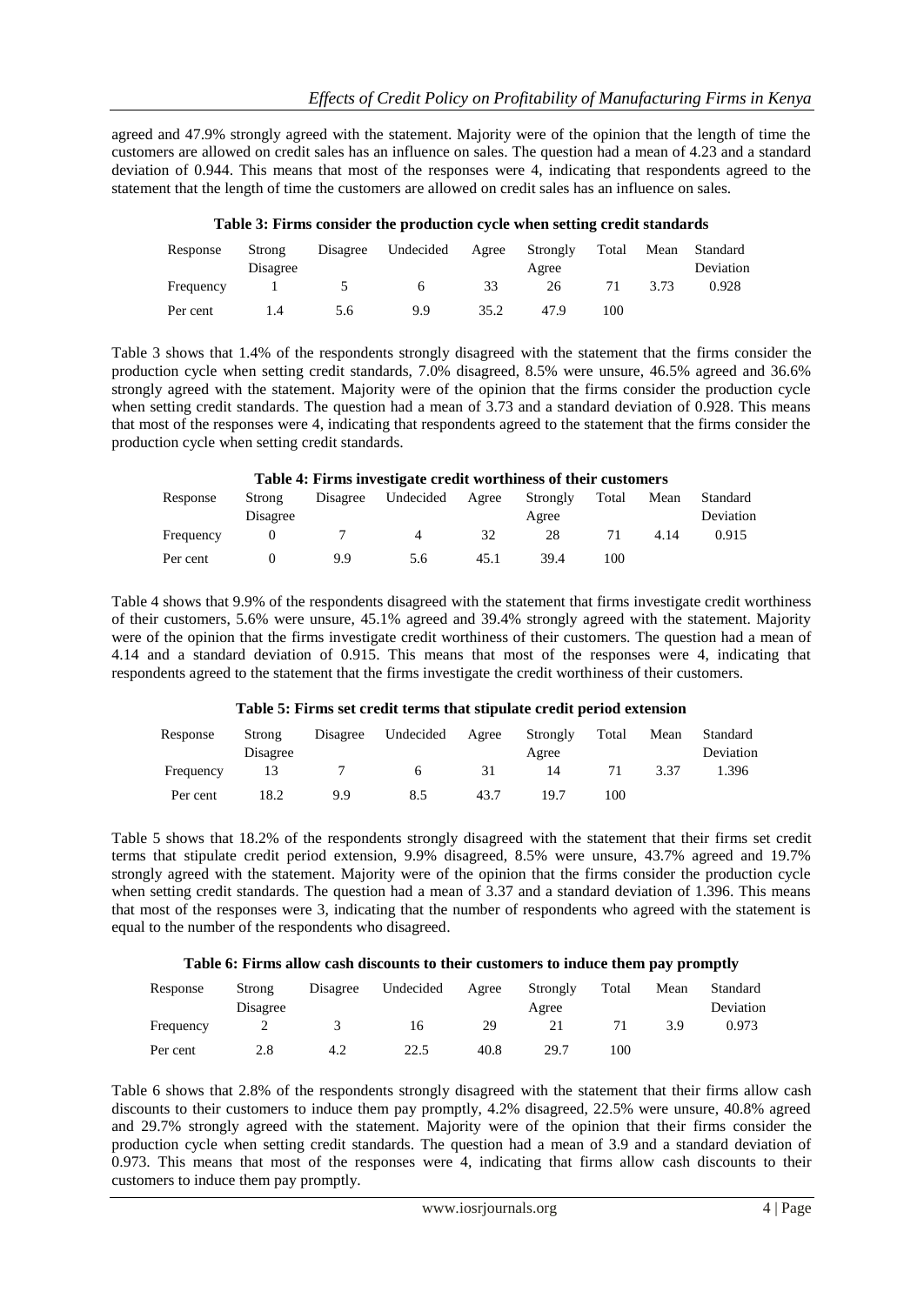| Response  | Strong<br>Disagree | Disagree | Undecided | Agree | Strongly<br>Agree | Total | Mean | Standard<br>Deviation |
|-----------|--------------------|----------|-----------|-------|-------------------|-------|------|-----------------------|
| Frequency |                    |          | 10        | 21    | 22                |       | 3.62 | .246                  |
| Per cent  | 4.2                | 21.1     | 14.1      | 29.6  | 31.0              | 100   |      |                       |

#### **Table 7: Period between credit sales and collection period is more than 30 days**

Table 7 shows that 4.2% of the respondents strongly disagreed with the statement that the period between credit sales and collection period is longer than 30 days, 21.1% disagreed, 14.1% were unsure, 29.6% agreed and 31% strongly agreed with the statement. Majority were of the opinion that their firms consider the production cycle when setting credit standards. The question had a mean of 3.62 and a standard deviation of 1.246. This means that most of the responses were 4, indicating that the period between credit sales and collection period is more than 30 days.

# **Table 8: Firm's overall credit policy has the ability to increase sales**

| Response  | Strong<br>Disagree | Disagree | Undecided | Agree | Strongly<br>Agree | Total | Mean | Standard<br>Deviation |
|-----------|--------------------|----------|-----------|-------|-------------------|-------|------|-----------------------|
| Frequency |                    |          |           | 28    | 30                |       | 4.17 | 0.910                 |
| Per cent  |                    | 4.2      | 12.7      | 39.4  | 42.3              | 100   |      |                       |

Table 8 shows that 1.4% of the respondents strongly disagreed with the statement that their firms" overall credit policy have an ability to increase sales, 4.2% disagreed, 12.7% were unsure, 39.4% agreed and 42.3% strongly agreed with the statement. Majority were of the opinion that the firms" overall credit policies have the ability to increase sales. The question had a mean of 4.17 and a standard deviation of 0.910. This means that most of the responses were 4, indicating that the firms' credit policies have the ability to increase sales.

#### **Correlation Analysis**

Table 9 indicates that there is a positive significant linear relationship between credit policy and profitability of manufacturing firms in Kenya. This relationship has been illustrated by correlation coefficient of 0.304 at 0.01 significant levels. This implies that there is a weak significant positive relationship between credit policy and profitability of manufacturing firms in Kenya. The results conform to the previous studies done by (Gill, Biger&Mathur, 2010) who found that firms that maintain accounts receivables at optimal level are able to create and maximize their profits.

# **Table 9: Correlation between Credit Policy and Profitability**

|                                                                   |                            | Profitability | Credit Policy |  |  |  |  |
|-------------------------------------------------------------------|----------------------------|---------------|---------------|--|--|--|--|
| Profitability                                                     | <b>Pearson Correlation</b> |               |               |  |  |  |  |
|                                                                   | Significant (2 tailed)     |               |               |  |  |  |  |
| Credit Policy                                                     | <b>Pearson Correlation</b> | $0.304**$     |               |  |  |  |  |
|                                                                   | Significant (2 tailed)     | 0.010         | -             |  |  |  |  |
| ** Correlation is significant at 0.01 level $(2 - \text{tailed})$ |                            |               |               |  |  |  |  |

# **Regression Analysis**

Table 10 provides the R and  $R^2$  value representing the sample correlation. In this case,  $R^2$  was 9.2% which indicates that credit policy explains the 9.2% of variation in profitability. The other 90.8% of the variation in profitability is explained by other factors not in the regression.

#### **Table 10: Model summary for Credit Policy**

| Model |               | R Square |      | Adjusted R Square Std. Error of the Estimate |
|-------|---------------|----------|------|----------------------------------------------|
|       | $304^{\rm a}$ | .092     | .079 | 5.66293                                      |

a. Predictors: (Constant), Credit Policy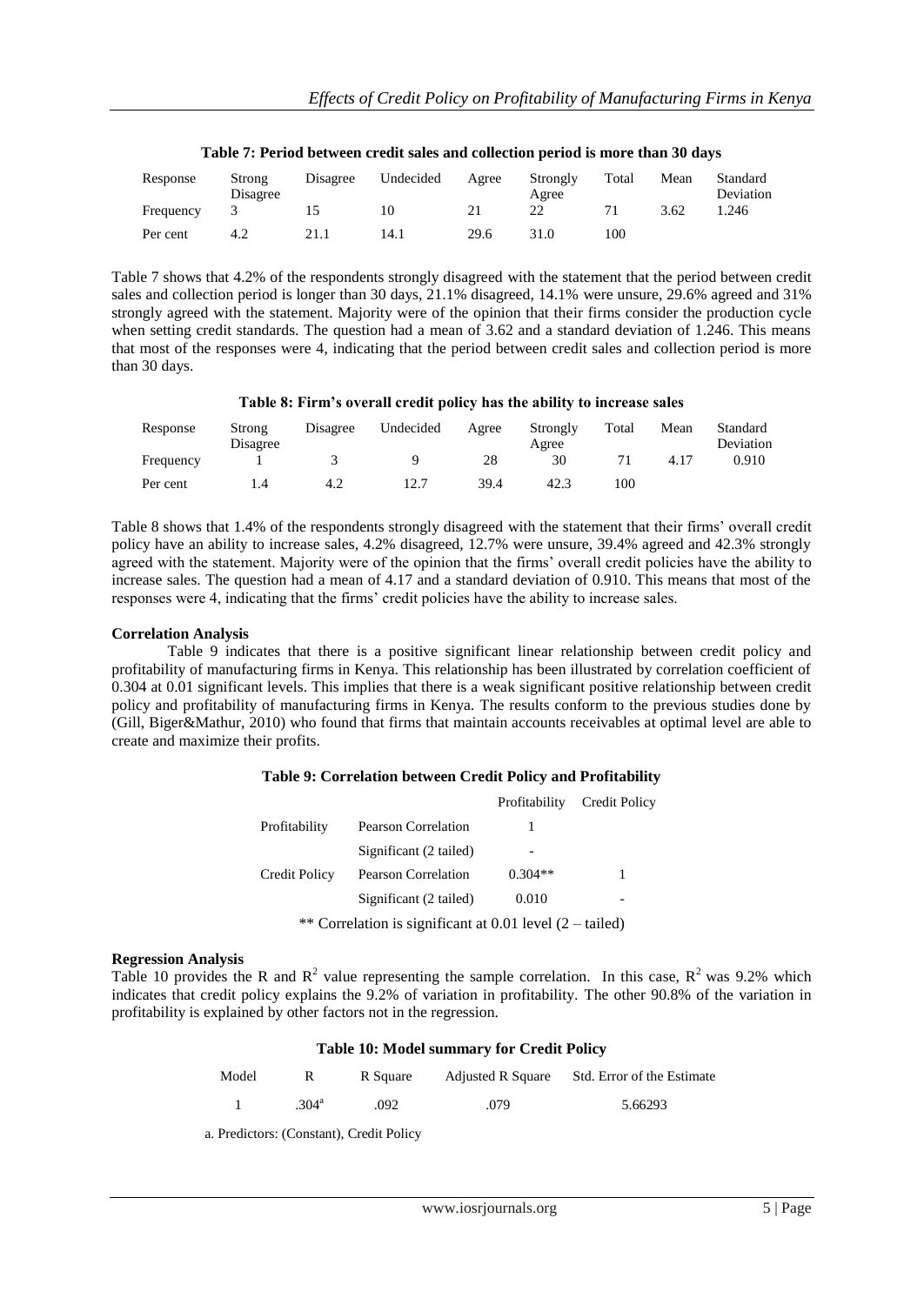ANOVA results in Table 11 indicate that regression model predicts the profitability significantly well. This indicates the statistical significance of the regression model that was applied. An F statistic of 7.028 indicated that the model was significant. This was supported by the p-value of  $0.010^a$ . It indicates thatthe overall model applied can statistically predict the profitability.

# **Table 11: ANOVA for Credit Policy and Profitability**

| Model |                                          | Sum of Squares | df | Mean Square | F                | Sig. |  |  |  |  |  |
|-------|------------------------------------------|----------------|----|-------------|------------------|------|--|--|--|--|--|
|       | Regression                               | 225.366        |    | 225.366     | $7.028$ $.010^a$ |      |  |  |  |  |  |
|       | Residual                                 | 2212.745       | 69 | 32.069      |                  |      |  |  |  |  |  |
|       | Total                                    | 2438.111       | 70 |             |                  |      |  |  |  |  |  |
|       | a. Predictors: (Constant). Credit Policy |                |    |             |                  |      |  |  |  |  |  |

b. Dependent Variable: Profitability

Table 12 provides the information needed to predict profitability from credit policy. Both the constant and credit policy contribute significantly to the model. The regression equation is presented as follows:Profitability =

11.765+ 0.232 (Credit Policy) From table 12 below there is a positive unstandardized beta co-efficient of 0.232 as indicated by the coefficient matrix. For the regression line to be significant, the following alternative hypothesis has to be true:

 $H_0$ :  $\beta_1 = 0$ 

 $H_1$ :  $\beta_1 \neq 0$ 

Table 12 shows that the p-value is less than 0.05. Therefore, in this case the null hypothesis was rejected and concluded that the alternative hypothesis that;  $\beta_1 \neq 0$ , which implies that credit policy has a significant influence on profitability of manufacturing firms in Kenya.

# **Table 12: Prediction of Profitability from Credit Policy**

|  |       |               |        | Unstandardized Coefficients | Standardized<br>Coefficients |       |      |
|--|-------|---------------|--------|-----------------------------|------------------------------|-------|------|
|  | Model |               | В      | Std. Error                  | <b>B</b> eta                 |       | Sig. |
|  |       | (Constant)    | 11.765 | 3.137                       |                              | 3.751 | .000 |
|  |       | Credit Policy | .232   | .088                        | .304                         | 2.651 | .010 |
|  |       |               |        |                             |                              |       |      |

a. Dependent Variable: Profitability

# **V. Conclusion and Recommendations**

Most of the manufacturing firms companies in Kenya have credit policies. It can therefore be expected that the way in which credit policy is designed will have a significant impact on profitability of these firms. The study a significant positive relationship between credit policy and profitability for the sample of Kenyan manufacturing firms exists. These results suggest that managers can create value for their shareholders by designing, implementing and managing ideal credit policies.

Regarding the hypothesis, it can be concluded that the alternative hypothesis  $(H_1)$  that credit policy significantly influence profitability of manufacturing firms in Kenya is accepted and thenull hypothesis  $(H_0)$  is rejected.The conclusions are in confirmation with (Ojeka, 2012) who found a strong positive relationship between credit policy and profitability.

There is much to be done about credit policy in Kenya in future. It is suggested that further research be conducted on the topic with different manufacturing firms and extending the sample size. The scope of the research may be extended to other components of working capital management; accounts payable practices, working capital levels, liquidity and inventory control.

# **Suggested Areas of Further Research**

- Research on other areas that affect profit making in manufacturing firms
- Effect of credit policy on economic growth
- Credit policy and information technology in cost minimization in manufacturing firms